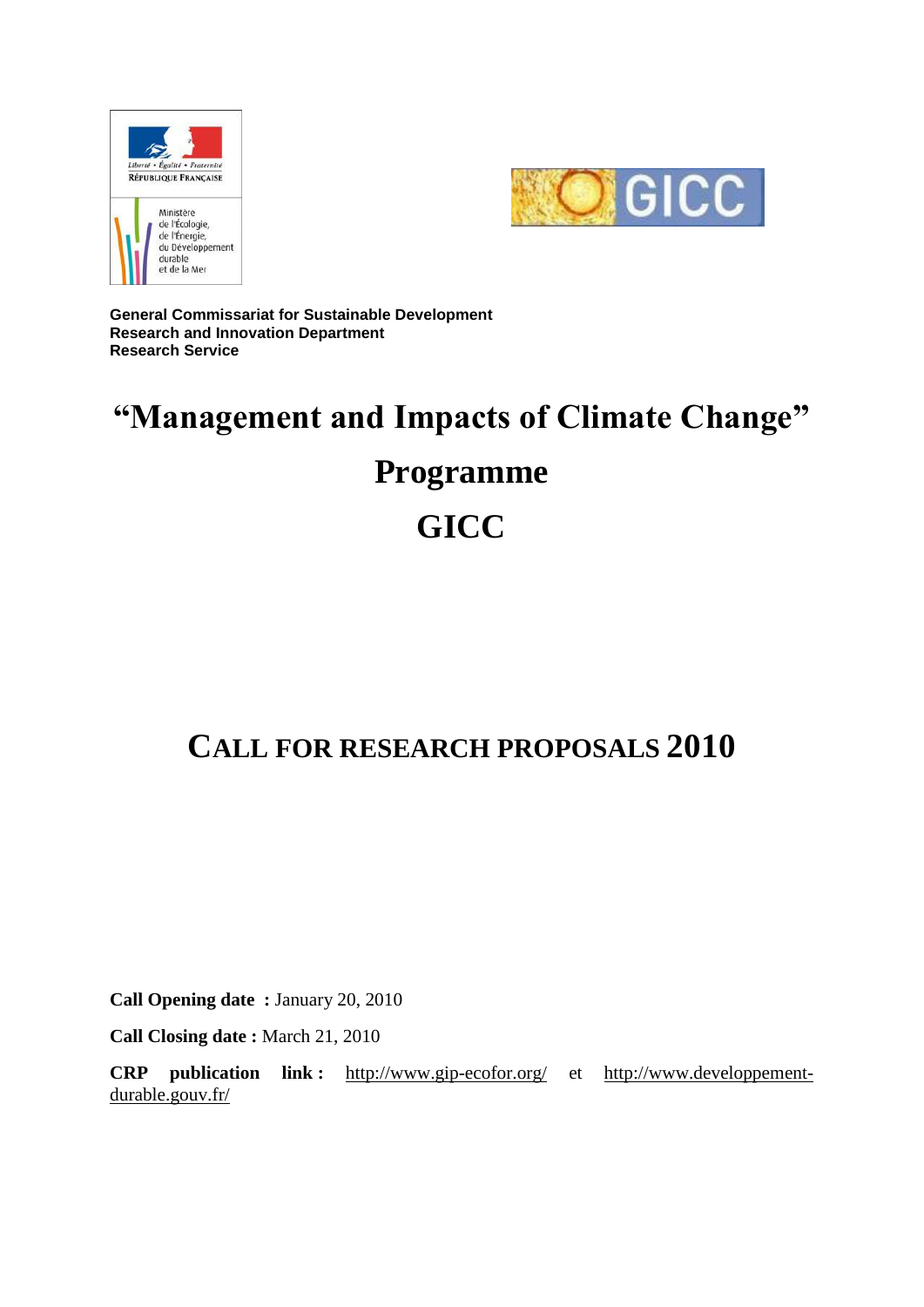## **Summary**

| I. |  |
|----|--|
| П. |  |
| Ш. |  |
| 1. |  |
| 2. |  |
| 3. |  |
| 4. |  |
| 5. |  |
| 7. |  |
| 8. |  |
| 9. |  |
|    |  |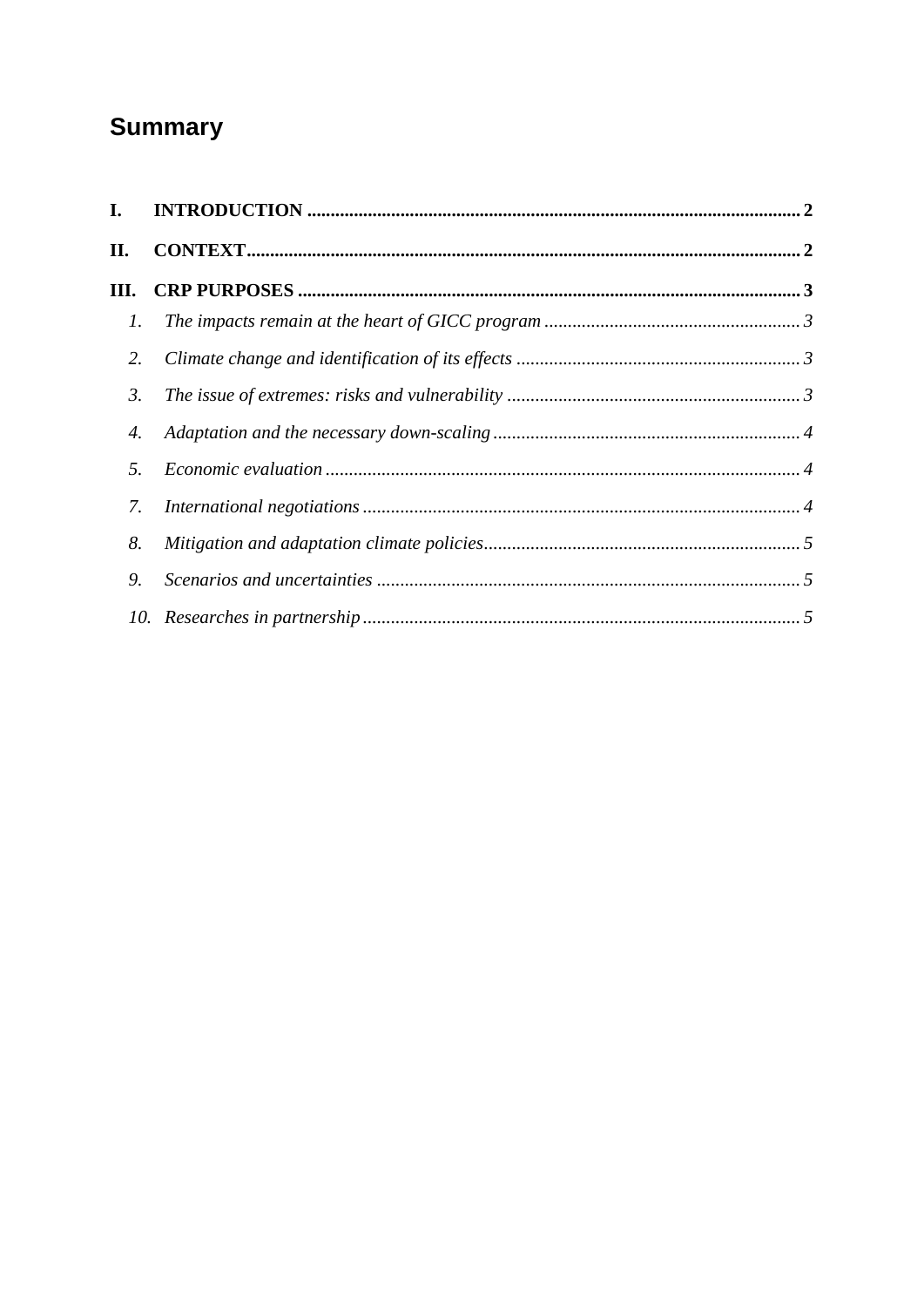### <span id="page-2-0"></span>**I. INTRODUCTION**

The Research Service of the General Commissariat for Sustainable Development of the Ministry in charge of Sustainable Development launches the ninth call for research proposals of the "Management and Impacts of Climate Change" (GICC) program.

This program especially aims to developing **useful knowledge in order to support the decision concerning the reduction of impacts and adaptation to climate change.**

It extends the 2008 Call for research proposals which was in particular emphasizing on "the coupling identification between phenomenons connected to current climate change on any scaling whose consequences can modify either environment or society".

#### **Any projects in the frame of the 2008 CPR are eligible**.

Eventually, please note that the selection of projects made by the Scientific Board will not privilege any field and will only be based on scientific excellence of the projects.

### <span id="page-2-1"></span>**II. CONTEXT**

The GICC program tries to give scientifically based answers to questions raised by international, European and national politic bodies. It contributes to develop the knowledge necessary to the public debate and completes, when needed, results and/or studies outcoming from the great research programs (ANR-French National Research Agency). This need of knowledge has recently been identified during the  $3<sup>rd</sup>$  World Conference on Climate organized by the World Meteorological Organization on September 2009.

The GICC program therefore aims to develop the knowledge in order to support the decision concerning both the identification and the measure of climate change impacts. It also allows helping in formulating adaptation to climate change and mitigation of greenhouse gases policies. It integrates policies and action and mobilizes skills of multiple disciplines.

In this way, the GICC program actively helps to improve the consideration of climate change within the different international, European and national bodies (IPCC – International Panel on Climate Change; Conference of the Parties COP15; World Climate Conference 3 – WCC3; Adaptation National Strategy and Adaptation National Plan forecasted for 2011; "Grenelle de l'environnement" - France's Environment Round Table-; "Grenelle de la mer" – France's Seas and Coastline Environment Round Table).

The GICC program allows bringing concrete answers to the expertise needs of MEEDDM Head Offices which all have integrated the climate change issue in the elaboration of their policies.

Of course, GICC program is complementary to European research plannings (the Seventh Framework Program (FP7); CIRCLE*-*2 ERA-Net; The Regional and National research programs network on Integrated Water Resource Management - IWRM…) as well as national ones (French National Research Agency/Global Environmental Changes – ANR/CEP; the Prospective and Research Workshop "Climate change adaptation of Agriculture and anthropic ecosystems" – ADAGE; Sustainable Cities...). It therefore has a specific place in the system of French planning on climate change issues because of its support to the French public policies.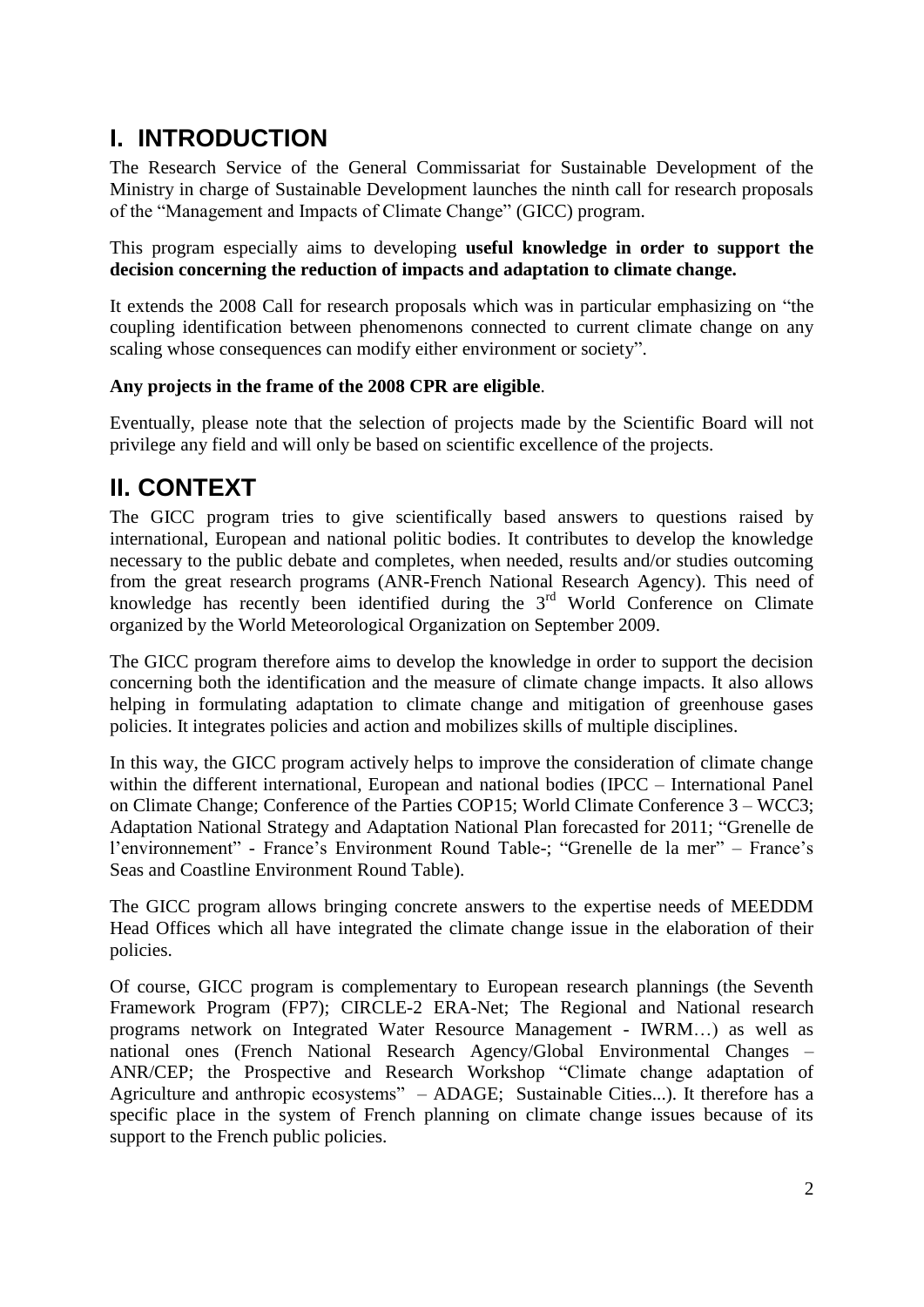Moreover, the program works in parallel to other MEEDDM research programs not specifically concerned by the climate change issue but by specific domains (such as coastline for LITEAU, soil management for GESSOL, water resources for IWRM, biodiversity for BIODIVERSA, …), the assignment of a research project to one of the above programmes depending on the importance taken by climate change issue.

### <span id="page-3-0"></span>**III.CRP PURPOSES**

1

As the programme's name indicates, the Call for Research Proposals concerns the climate change impacts, the resulting damages or advantages, the mitigation and adaptation actions and policies responding to this change.

#### **Therefore, the climate change component must be at the heart of the project.**

<span id="page-3-1"></span>Here below we underline the issues on which we expect innovative proposals.

#### *1. The impacts remain at the heart of GICC program*

Adaptation actions to face climate change impacts need to be implemented now, in spite of a lack of scientific knowledge. In the long-term, it is therefore necessary to maintain the efforts of research on the impacts in order to progressively help the public decision. The impact on the ecosystem services<sup>1</sup> domain, whose definition is relatively recent, needs to be thoroughly investigated.

Both the participation to the launch of impacts observation new networks and the build-up of relevant indicators to follow-up the evolution of these impacts are expected.

#### <span id="page-3-2"></span>*2. Climate change and identification of its effects*

The issue of the **attribution** of an impact's variable change to the climate change is a key element to assign the appropriate effects to the climate change and to dissociate them from other global change components.

In order to answer the above questions concerning the **detection-attribution of climate change impacts**, methodological developments are necessary and encouraged. They can be associated to case studies.

#### <span id="page-3-3"></span>*3. The issue of extremes: risks and vulnerability*

**The resiliency** of social and natural systems and the sizing of great works and institutional plans (insurances) are strongly affected by intra and inter yearly patterns, especially **extreme events. Therefore, the study of these extreme events, of their impacts, of their evolution in incidence and magnitude**, remains an essential research field.

**The analysis of the vulnerabilities** associated to the risks related to climate change will have to help the priorities definition as regards public policies and systems management.

<sup>&</sup>lt;sup>1</sup> Ecosystem services, defined as « the benefits that ecosystems provide to human beings » include "provisioning and supporting services, regulating services, self-maintaining services and cultural services"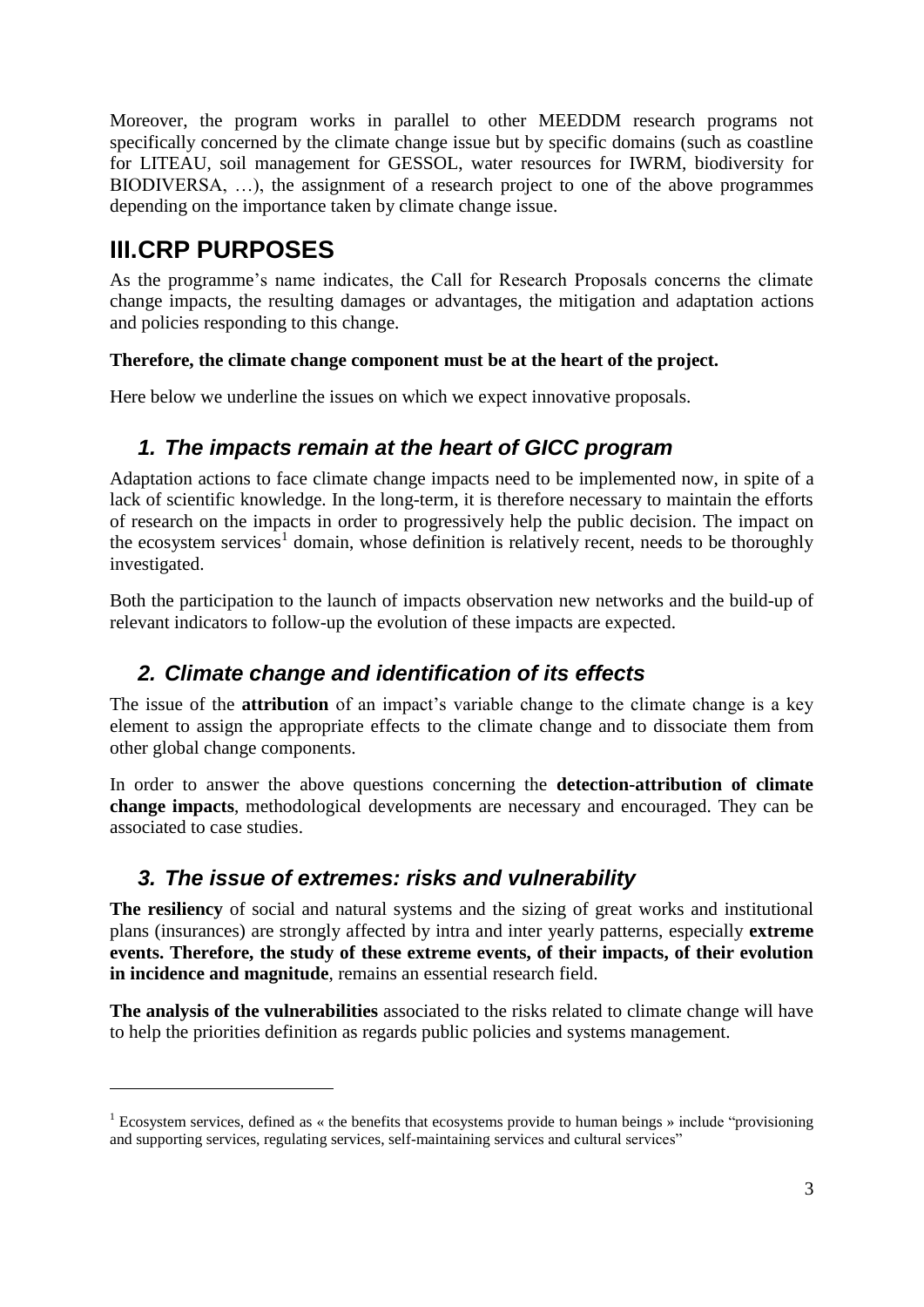**The risk management,** until now not much studied within the GICC program**,** takes into account the vulnerability of studied systems and needs researches in which the "chancevulnerability-risk" relationship has to be controlled.

#### <span id="page-4-0"></span>*4. Adaptation and the necessary down-scaling*

The currently available climatic projections, published in the last report of the International Panel on Climate Change (IPCC), are very long-term forecasts (centennial). They correspond to the time scaling necessary to appreciate the effects of mitigation measures. The issues of impacts and those of adaptation to climate change need data on a shorter time scaling (**such as 15 to 30 years**) and more localized. Specific simulations on this time scaling will be realized within IPCC next report. Researches are expected.

Moreover, the development of regional models is needed. The methods of down-scaling, even though they have moved on, remain a delicate matter because they condition a more realistic study of the impacts and adaptation's actions.

These needs imply to appeal to researches with a strong methodological component on these two elements (space and time).

#### <span id="page-4-1"></span>*5. Economic evaluation*

**The economic evaluation of costs** of both climate change impacts and adaptation are essential, especially as regards mitigation costs. It allows making proper costs/benefits analysis matching the impacts damages and the investment and operating costs of the adaptation policies.

#### *6. Social-economic scenarios*

The above question is at the center of IPCC works in progress and it is more topical than ever. A federative effort is expected to strengthen the national network of skills in this field. Social-economic scenarios at regional level could be a way to analyze the interaction between adaptation policies and other components of the social and/or economic development.

It is also essential to study in which way the adaptation strategies will be represented and taken into account in the integrated models.

#### <span id="page-4-2"></span>*7. International negotiations*

The highlights of "post-Kyoto" international negotiations are **the sector-based mechanisms, the adaptation funding, the deforestation role, the technological transfers, the development of innovative mechanisms of infrastructures funding and policies, and measures** allowing reduction of greenhouse gases in developed, emerging and developing countries.

The thorough analysis of European and international GHG/carbon markets, outlining the experience as well as the faults and difficulties, will allow drawing the outlines of more effective future policies.

**The legal aspect** will then become even more important.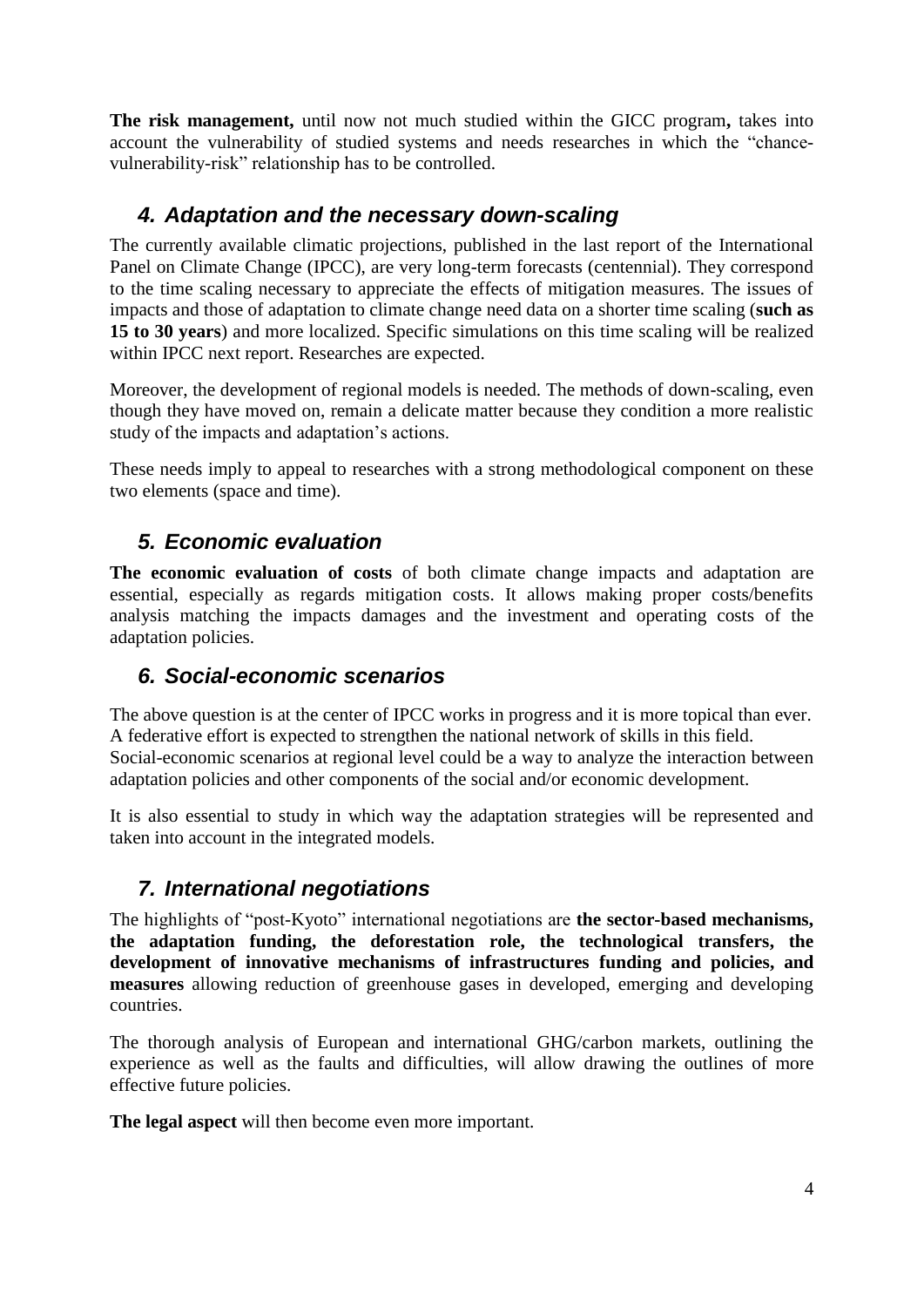A special attention could be paid for example to the compliance problems between international agreement's regulations and national ones, taken or not by countries in order to ensure implementation; to **"punitive" vs. "incentive" approaches** and their possible legal forms; to the **notion of liability and its legal nature** on climate matters (civil and/or criminal, collective and/or individual ); to the functioning of the Clean Development Mechanism (CDM and its governance, its control, its scope); to the WTO law (competition law and international trade law); to the implementation of a carbon tax at the boundaries…

#### <span id="page-5-0"></span>*8. Mitigation and adaptation climate policies*

Proposals of "Grenelle de l'Environnement" (France's Environment Round Table), plans established in the frame of the adaptation national strategy (and soon, the regional ones), and economic instruments (taxes, quotas, markets) are implemented. Research proposals are expected as regards the **evaluation of these public policies** and the development of suitable methods to measure the effects.

Being the interaction between adaptation and mitigation a special case, these mitigation and adaptation policies interact, both in their evaluation and conception, with other sectorial or territorial policies (such as international development; agricultural or coastline or urban policies). Starting from case studies, we will try to better understand interactions and to seriously keep going the conditions of win-win situations or, on the contrary, those of counterproductive contradictions.

The follow-up of these policies, certainly related to the evaluation, needs an adequate control according to the retained local level. Monitoring policies represent a separate field with the co-building of associated indicators and the optimization of observation devices.

The researches of **understanding of acceptability**, allowing the regulations to induce general interest "virtuous" behaviors, are explicitly looked at.

#### <span id="page-5-1"></span>*9. Scenarios and uncertainties*

Two points need to be underlined and considered in the proposals:

- On September 2007, IPCC experts defined new models able to produce socio-economic scenarios pathways: the RCP (Representative Concentration Pathway). Results of these new simulations are in progress and should be available at the end of 2010 for the IPCC 5<sup>th</sup> report. The use of these new scenarios is encouraged.
- The uncertainties of economic and climatic models, as well as of costs evaluations, add up throughout the chain which goes from the expected effects of climate change to the adaptation and/or mitigation policies. **The management of uncertainties importance**, allowing by the way putting into perspective the average effects of climate change and policies, is essential in the projects dealing with this climate-adaptation chain.

#### <span id="page-5-2"></span>*10. Researches in partnership*

Regarding adaptation studies, it is important that "anthroposystems" are approached starting from observations and modeling up to the decision-making and management support, possibly from a "research-action" approach. A strong involvement of "actors" (political decisionmakers, companies, local authorities, Non-Governmental Organisations - NGO) in the